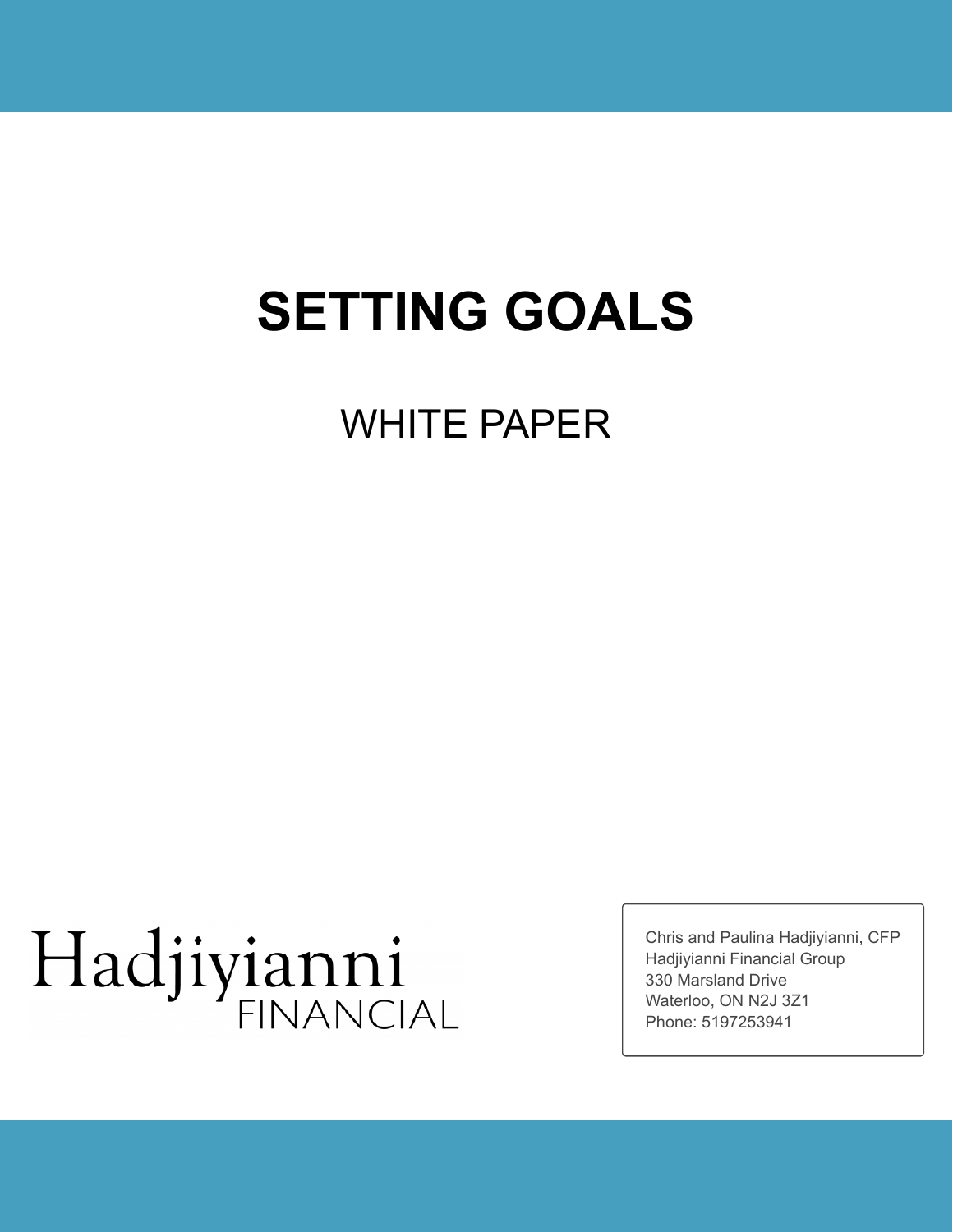All business owners will exit their businesses, either by choice or as circumstances dictate (e.g., death, incapacity). Ideally, owners want to exit on their terms: leaving their businesses in the hands of successors they choose, on a date they pick, and for the money they need and want.

The three universal goals every owner must set are deciding when, to whom, and for how much owners leave their businesses. Understanding and quantifying these three goals—as well as their other aspirational goals—are the first indispensable steps of the Exit Planning Process. Your goals are indispensable because they establish your Exit Plan: the road map that sets the route from where you are today to where you'd like to be at the end of your ownership journey.

This white paper is about defining your destination. Specifically, we'll discuss how to create actionable goals that include defining when, for how much, and to whom you eventually want to leave your business, as well as the aspirational and values-based goals that many owners have. Finally, we'll show you how best to achieve the goals you set.

#### **SMART GOALS**

Setting goals for the future of your ownership isn't difficult per se. You likely have general, or perhaps specific, ideas about when you would like to exit, how much money you need or want, and who your preferred successor is. You may have additional aspirations, or values-based goals, such as maintaining your company's culture, creating a legacy, or rewarding employees. Whatever your goals are, they must be SMART:

**S**pecific **M**easurable **A**ttainable **R**elevant **T**ime-bound

For each action aimed at achieving a goal, there must be a deadline and responsible person. To make that deadline useful and hold the person(s) responsible for it accountable, you must make those goals specific and write those goals down.

The act of putting specific goals in writing forces you to think about what you want to do and why. Additionally, if you work with your advisors (specifically, an Exit Planning Advisor) to define your goals, you will be prompted to consider more types of goals, collect more information when setting them, and think more deeply about them.

It's crucial that you work with your advisors on setting your exit goals. Achieving your goals will undoubtedly require their involvement. While you focus on running your business and what you'll do after you leave it, your advisors will present options and strategies to reach your goals. They will do that most efficiently if you put your goals in writing, thus giving everyone a single point of reference: your successful exit as you define it. Without that focus, you open the Process (and your wallet) to costly inefficiencies.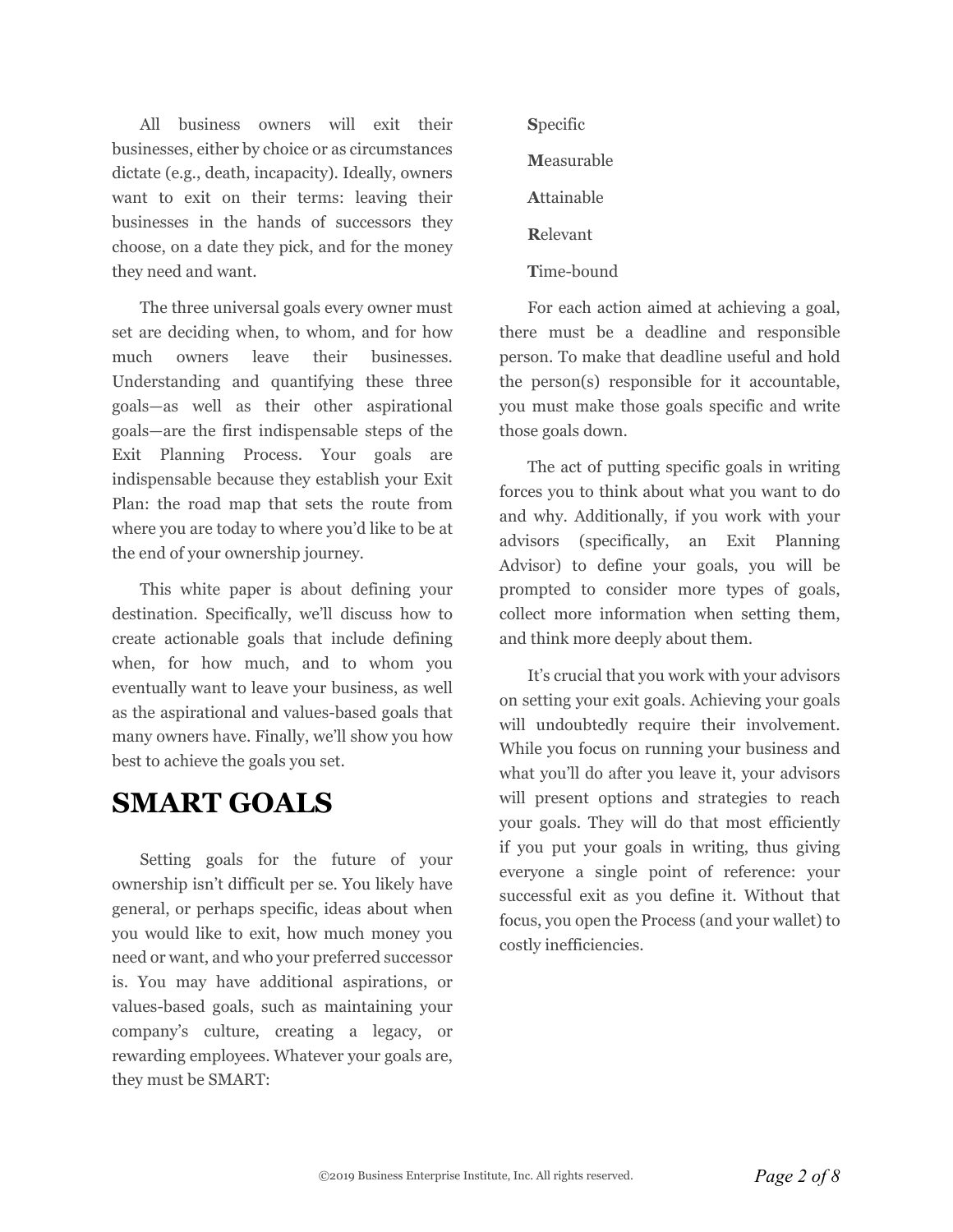#### **ONE OWNER TAKES HIS FIRST EXIT PLANNING ACTIONS**

To explain the importance of creating a written set of specific goals, we'll look at a case study involving business owner Dominic Sforzo and his Exit Planning Advisor, Ellen Rothsberger.

*It had taken months of persistent effort for Ellen Rothsberger, an Exit Planning Advisor, to arrange a meeting with her new client, Dominic Sforzo. At their first meeting, Ellen planned to discuss the first steps Dominic needed to take to exit his business on his terms.*

*After exchanging pleasantries, Ellen began: "Did you have a chance to think about the three questions I asked you to consider: When do you want to exit your business? How much income would you like after you exit? And who you want your successor to be?"*

*"I have," Dominic replied as he opened his laptop.*

*"Great!" Ellen responded. "Let's begin with the first question: When would you like to exit, and what does that mean to you? But before you tell me, I think I can guess. I've written that date on this card."*

*Dominic hadn't expected a magic show and doubted that an advisor he'd never met could read his mind, but he answered honestly.*

*"I don't have an exact date, but I'd say five years."*

*Ellen showed Dominic the card: It said "FIVE YEARS."*

*"Come on! How did you know?" Dominic asked. "I'm not sure I even knew!"*

*"Easy," Ellen explained. "If I'd asked you the same question last year, or next year, your answer would probably be the same. Most owners pick 'five years' because it's comfortable. Five years is soon enough to indicate they are serious about exiting but far enough away to avoid taking any immediate action to plan their exits. Am I close?"*

*Dominic, a bit sheepishly, nodded his head.*

*Ellen continued, "I can probably also predict your answer to the second question: How much income would you like each year after you exit? I'm going to guess you'll tell me that the income you will need equals what you are spending today."*

*"Right again," answered Dominic. "About \$250,000. But let's see if you can guess my answer to your third question about my successor."*

*"That is the one answer I cannot predict," Ellen admitted.*

*"Then I guess you are correct again because even I don't know the answer," Dominic admitted. "I'm not sure who I want to own the company after me. But let me ask you a question. Why is it so important to set these three goals right now?"*

*"I'm so glad you asked," Ellen responded. She knew she was going to accomplish what she'd set out to do: use the meeting to discuss the terms of Dominic's future business ownership.*

Most business owners ask the same question Dominic asked: "If I don't plan to do anything with my ownership for at least five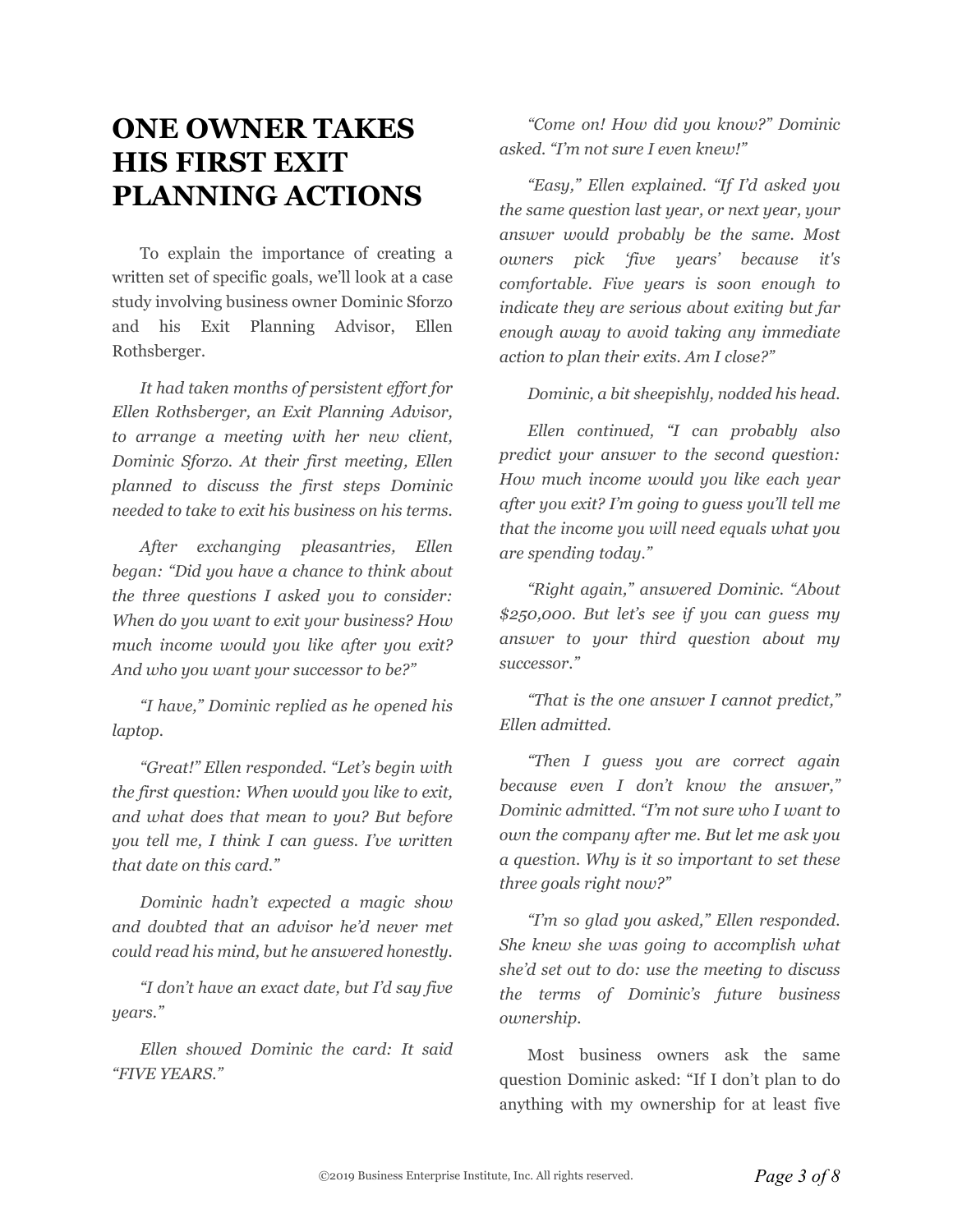years, why do I need to even think about my goals right now?" The reason is simple: Most business owners have an Asset Gap. An Asset Gap is the difference between the resources business owners currently have and the resources they must have to achieve their financial goals.

Dominic was no different than most owners. Because Dominic hadn't given her any verifiable details about the resources he had and what his business was worth, Ellen suspected that he had an Asset Gap. She also knew from experience that, depending on the size and growth rate of Dominic's company, it could take years to bridge that gap. So, she began by explaining what the Asset Gap was and how they could bridge it.

First, Ellen explained to Dominic the simple calculation she used to determine whether there was a gap to bridge.

GIVEN: The value of financial resources needed at Dominic's exit to achieve his postexit income goal of \$250,000 per year.

<span id="page-3-0"></span>MINUS: The value of his current financial resources (including net proceeds from sale of business).

EQUALS: Dominic's gap that must be bridged before his exit.

Ellen then showed Dominic that while his rolling five-year plan was typical of owners just starting the Process, it did not serve him well. If, as she suspected, there was a sizeable gap between the resources Dominic had today and those he would need to support the post-exit lifestyle he desired, they had to figure out how to bridge that gap within Dominic's five-year time frame. Moving his exit date back by five

years might work once or twice, but did Dominic want to be working in his business at age 65?

If you are to achieve each of your goals, they must be broken down into manageable baby steps. Each baby step must be measurable, attainable, relevant, timely, and have someone accountable for its attainment. The Exit Planning Process positions you to check each of those boxes.

Exit Planning Advisors who use this Process generate a written road map based on your unique and specific goals. This road map is driven by your timeline and holds you, your advisors, and your management team accountable for completing the actions required to achieve your goals. Because it is based entirely on your goals, we call this planning process *owner-centric*.

Putting your goals in writing is essential to your success because it may take 5–10 years to fully execute your strategy. We know that from experience, but researchers have found that the impact of commitment, accountability, and written goals increases simple, short-term goal achievement by 50% or more.[\[1\]](#page-7-0)

*Let's turn to the types of goals owners must quantify and set.*

#### **THREE TYPES OF GOALS**

**An owner's goals for future ownership fall into one of three categories.**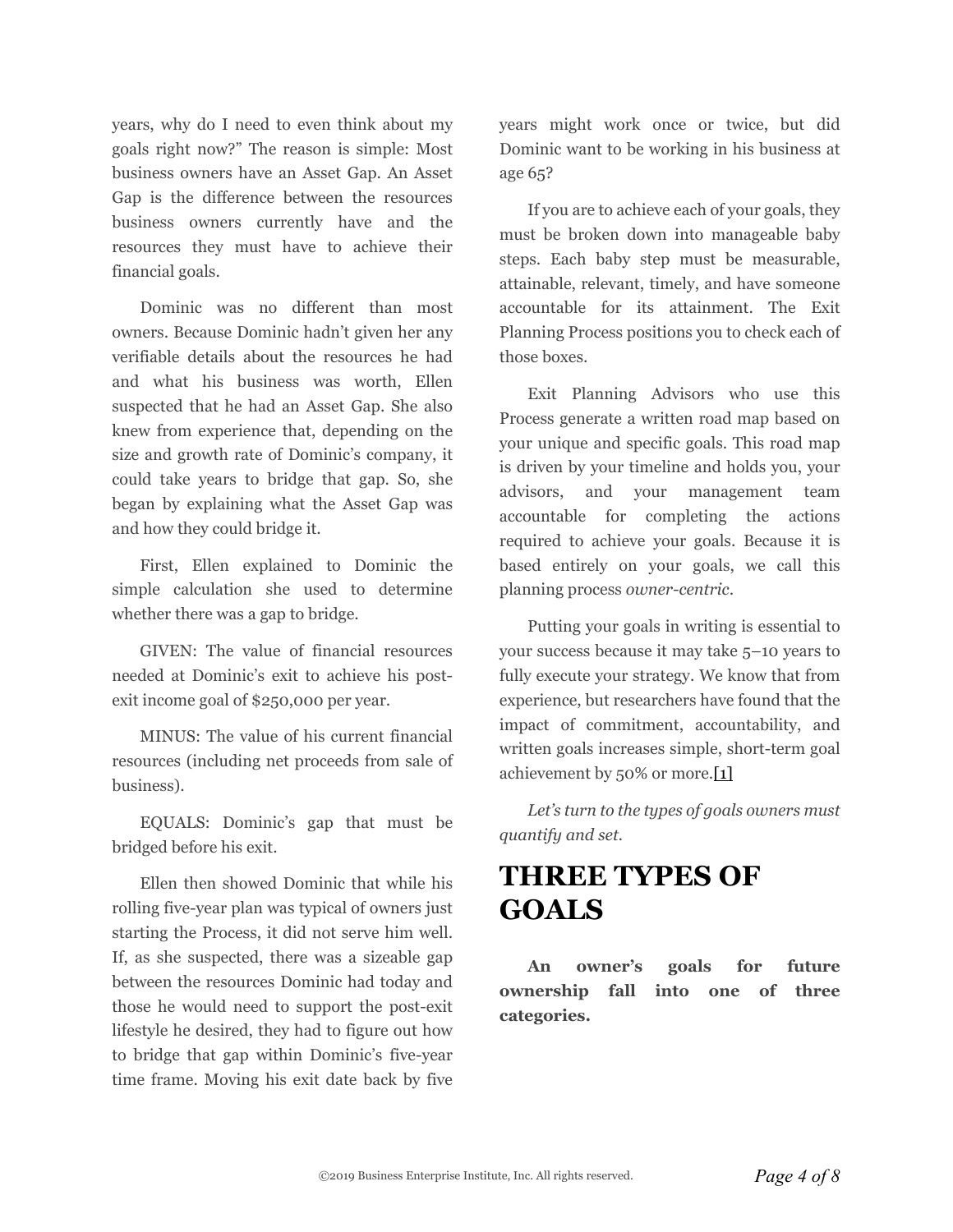- 1. **Foundational:** The need for financial security or financial independence is a foundational condition of a successful exit. Unless your exit achieves your financial goals, it is, by definition, unsuccessful.
- 2. **Universal:** When, for how much, and to whom you'll leave your business are the goals that we introduced earlier. You likely want to enjoy a certain level of income post-exit, depart when you wish, and transfer the business to the successor you choose. These three goals are universal because almost all owners seek to achieve them.
- 3. **Values-based:** These goals relate to your personal values (e.g., maintaining your company's culture, creating a legacy, or rewarding employees). You may not set any initially, but as you move through the Process, you may find that there are important values you wish to maintain or achieve as you exit.

Let's examine each type of goal and begin the process of considering, quantifying, and prioritizing what it is you want to accomplish. This is the first step of the Process. The decisions you make in establishing your goals set the direction for your Exit Plan.

#### **Foundational Goal: Financial Independence/ Security**

**Financial independence is not so much a goal as it is a need. Independence means you no longer depend on your business for financial security.**

If you leave your business without financial independence, you set yourself up for disasters. The acid test for any Exit Plan is *whether*

*owners achieve financial independence no later than the date they give up control of their companies.* Only owners who have financial independence when they leave their companies have *successfully* exited their businesses.

To define your financial independence need, you must answer two questions:

**Question 1:** What amount of cash must I have to exit successfully?

It helps to express this number as a pretax, annual amount of income, adjusted for inflation, needed on the day you leave your business. This is a need, not a want. As the inimitable Mick Jagger once sang, "You can't always get what you want. But if you try sometimes, you might find, you get what you need."

**Question 2:** How do I determine, with precision, what I need?

This is the most important financial analysis of your life, and it calls for the involvement of an experienced financial planner. Most trained Exit Planning Advisors will insist that you engage a financial planner for this analysis (and most can help you find one, if necessary).

It can be a challenge to maintain the income stream you enjoy today after you no longer own the company. Without planning and execution, few owners can accomplish it.

#### **Universal Goals**

Recall the three universal goals:

**Financial:** After you leave the business, how much money do you want annually for the rest of your life and your spouse's life?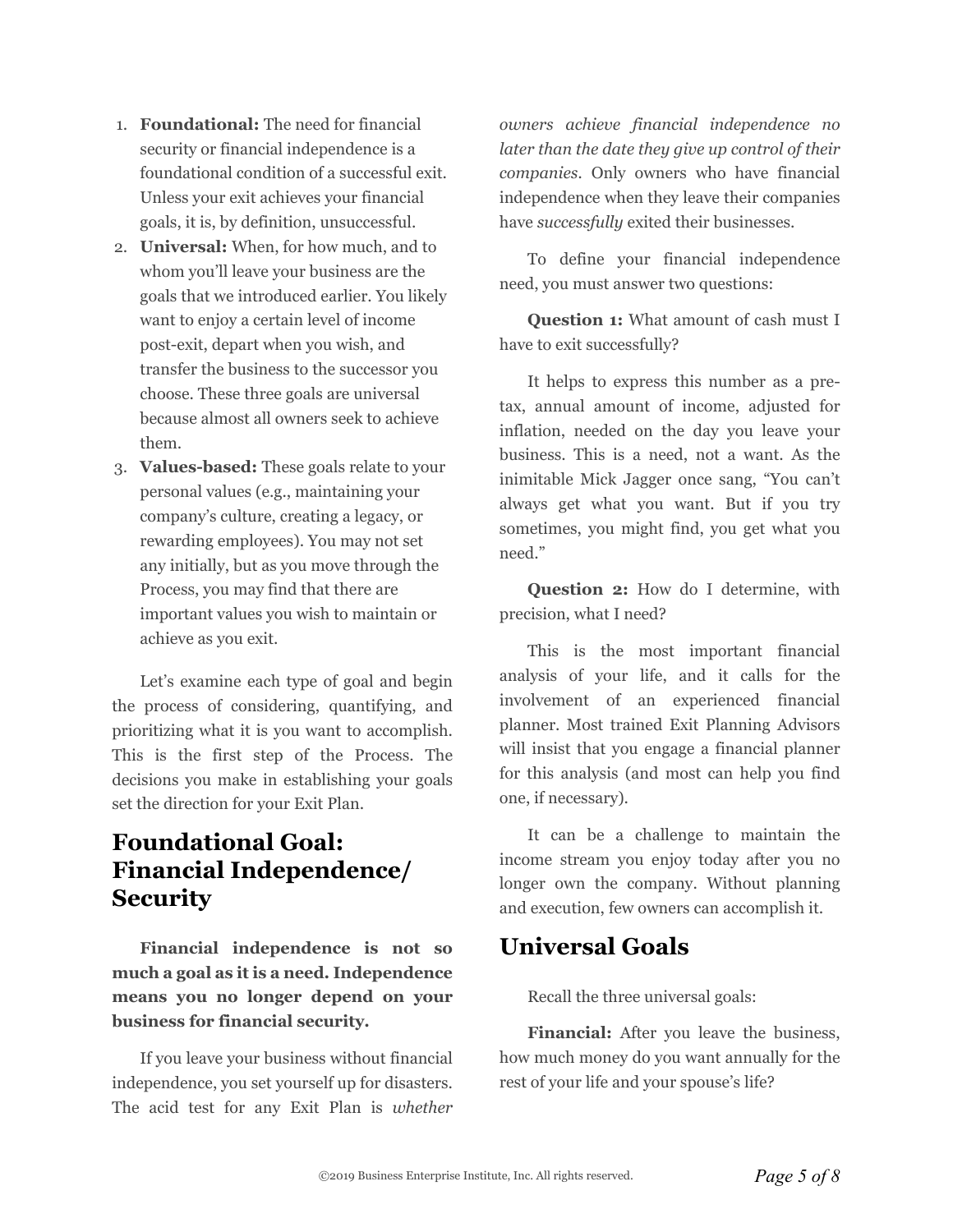**Departure Date:** When do you want to leave your business? And what does "leave" mean?

**Successor:** Whom do you want to be the new owner of your company?

*Universal Goal 1: Getting what you want.*

While we view financial security as a requirement for a successful exit, a second, related financial goal is the amount of annual income you *want,* which allows you to enjoy the post-exit lifestyle you envision. This second financial goal may be discretionary, but for many owners, it is important enough that they will postpone their exits until they can achieve it. As is true of all decisions in planning for the future of your ownership, the choice is yours.

We've already recommended that you work with at least a financial planner to determine what your financial goal is. We'll continue to argue for the benefits of working with best-inclass advisors from several disciplines. But to quantify what it will take to live your dream, we must repeat: Rely on an experienced financial planner to establish your financial security want and your financial security need. As your planning moves forward, they will also help you bridge any gaps by providing investment advice.

#### *Universal Goal 2: Leaving when you want.*

Establishing a specific departure date gives you and your advisors a time frame to plan and take the action necessary to prepare your business for your exit. This does not mean you must exit on the first day you choose. You may decide to stay in the business longer than anticipated by choice. The choice is yours, but only if your business is ready for you to exit it.

#### *Universal Goal 3: Transferring ownership to whomever you want.*

The third and last universal goal that we ask owners to establish at the outset of the Exit Planning Process relates to a successor. Whom do you want to succeed you: a child, a partner, or a third party? Which type of successor will best help you reach your other goals?

At the outset of this planning process, you may not have a successor preference. You can postpone that decision until after you quantify your Asset Gap and begin to bridge it.

#### **Modifying Your Goals**

When owners work with advisors to plan their exits, they think more deeply and clearly about what they ultimately want to accomplish for themselves, their families, and their businesses. It is not unusual for owners, as they gain clarity, to modify their goals. Making changes early in the Process is more time- and cost-efficient than changing course once a plan is finalized and implementation is underway.

#### **Values-Based Goals**

The three universal exit goals are common to all owners. These may be the only goals you seek in exiting your business, but many owners have additional goals based on sentiment, attitudes, or feelings. Values-based goals tend to be non-monetary. They also tend to be less tangible and more heartfelt. But they are no less important to owners than the goals we can measure objectively.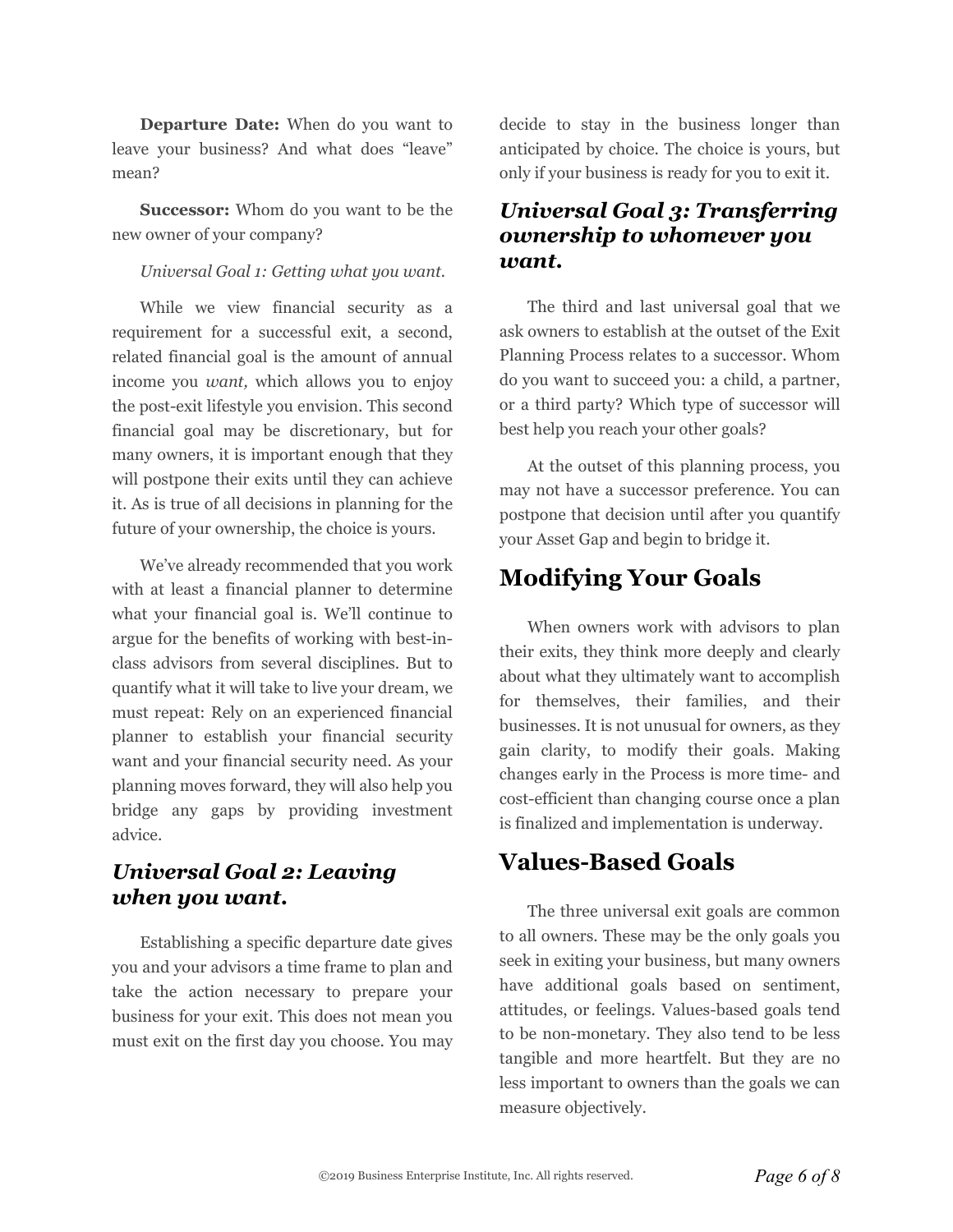The following list of common values-based goals is by no means exclusive or all encompassing. You may wish to add your own.

- Family Harmony
- Owner Legacy
- Acknowledging Employees
- Taking the Business to the Next Level
- Minimizing Taxes
- Maintaining Culture
- Community Involvement
- Quality Retirement
- Charitable Impulses

To uncover your values-based goals, ask yourself:

- 1. What is my vision for my company without me?
- 2. What is my vision for myself without my company?
- 3. Is this particular values-based goal important to either vision?

What you may discover as you think about these questions is that you do have valuesbased goals that dictate or influence your planning choices. Consider how one business owner, Don, came to realize the importance of his values-based goals.

*Don was well on the way to selling his business to a third party when the buyer revealed that it would merge Don's location with its main facility in another state to consolidate operations. Unless he called off the deal, Don realized that his employees would lose their jobs, the community would lose a vibrant business, and his legacy would evaporate.*

*Even though the buyer's offer had exceeded Don's financial security requirement and even his financial want, Don's previously unacknowledged values-based goals took control, and he decided not to sell.*

*Only after Don was confronted with the consequences that the sale would have on people he cared about was he aware of an important values-based goal.*

A question you may wish to ponder is, "What are the likely consequences to others of transferring my ownership as I intend?" Discussing this topic with your spouse, advisors, or perhaps an owner who has already exited can provide insights into what will happen to your business, and to you, after you leave.

#### **CONCLUSION**

Setting goals is the most important step you can take in the entire Exit Planning Process. We believe it is the most important action you will take in the rest of your business-owning career.

Once you set your goals and quantify your existing resources, you complete the first phase of the Exit Planning Process. At that point, you will know how close you are to attaining your goals, how far you have to go, and how long it might be before you cross the finish line.

#### **TAKEAWAYS**

- You must set concrete goals. Unless you do, you will float aimlessly along instead of pulling with all your strength and cunning toward your home port.
- Goals drive action. Coordinated, focused action requires specific goals.